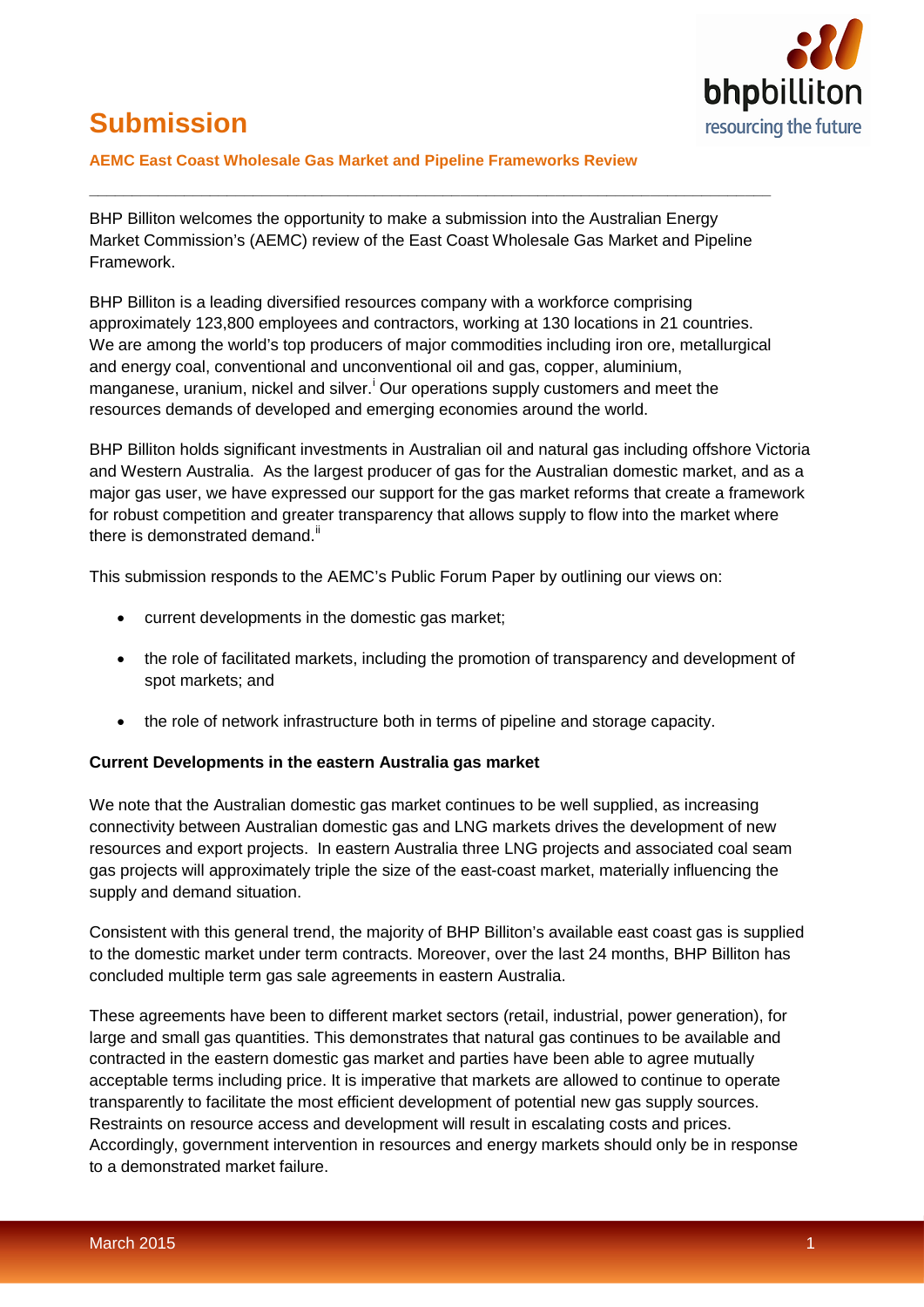# **Role of markets**

Compared with gas markets in the United States and the UK, the eastern Australian gas market does not display the characteristics of a mature market place. The market in eastern Australia continues to be dominated by long term confidential bilateral transactions. Increased market transparency and liquidity will improve the market's ability to respond more rapidly to market developments and to send timely signals to encourage a response. The focus of Australian government policy should be on creating a framework for robust competition and greater transparency that supports the continued development of this important market.

In this regard, BHP Billiton supports the current market reform initiatives that are being progressed across Australian gas markets including the:

- Gas Statement of Opportunities ;
- Gas Bulletin Board;
- development of trading hubs (such as Wallumbilla); and
- development of Short Term Trading Markets (STTM) in eastern Australia and more recently studies to develop the concept in Western Australia.

These initiatives should be harmonised (by leveraging the processes, systems and implementation experience of the Australian Energy Market Operator) across all States so common processes and standards can be developed by industry participants. This will further support the transition to more liquid markets over time.

# *Spot market development*

BHP Billiton supports the development of spot markets across global commodity markets and is active in promoting market transparency, development of standard contracts and short-term sales in Australia.

While the STTM and Victorian Declared Wholesale Gas Market (DWGM) daily imbalance markets are often compared with international spot markets, these comparisons are not valid. Whilst these short-term market mechanisms set a clearing price for the daily imbalances, they have few features of a wholesale spot market, including daily, day ahead, monthly and seasonal prices and ideally parallel financial markets facilitating financial risk management services. We support the concept of transitioning or complementing the STTM and the Victoria spot market with a common supply hub model to promote development of wholesale market liquidity. At the same time there is a need to ensure that the regulatory environment in which those markets operate does not inhibit market entry. The transparency and liquidity in the UK and United States markets has taken over 20 years to develop, and whilst signs are encouraging, particularly in eastern Australia, there are significant hurdles to the domestic development of a liquid wholesale gas spot market, such as:

- the small size of the market compared to international markets; and
- barriers such as the complexity associated with entering the existing Victorian imbalance market;

Given these limitations the government will continue to have a key role in driving energy market reform through policy settings that advance these outcomes.